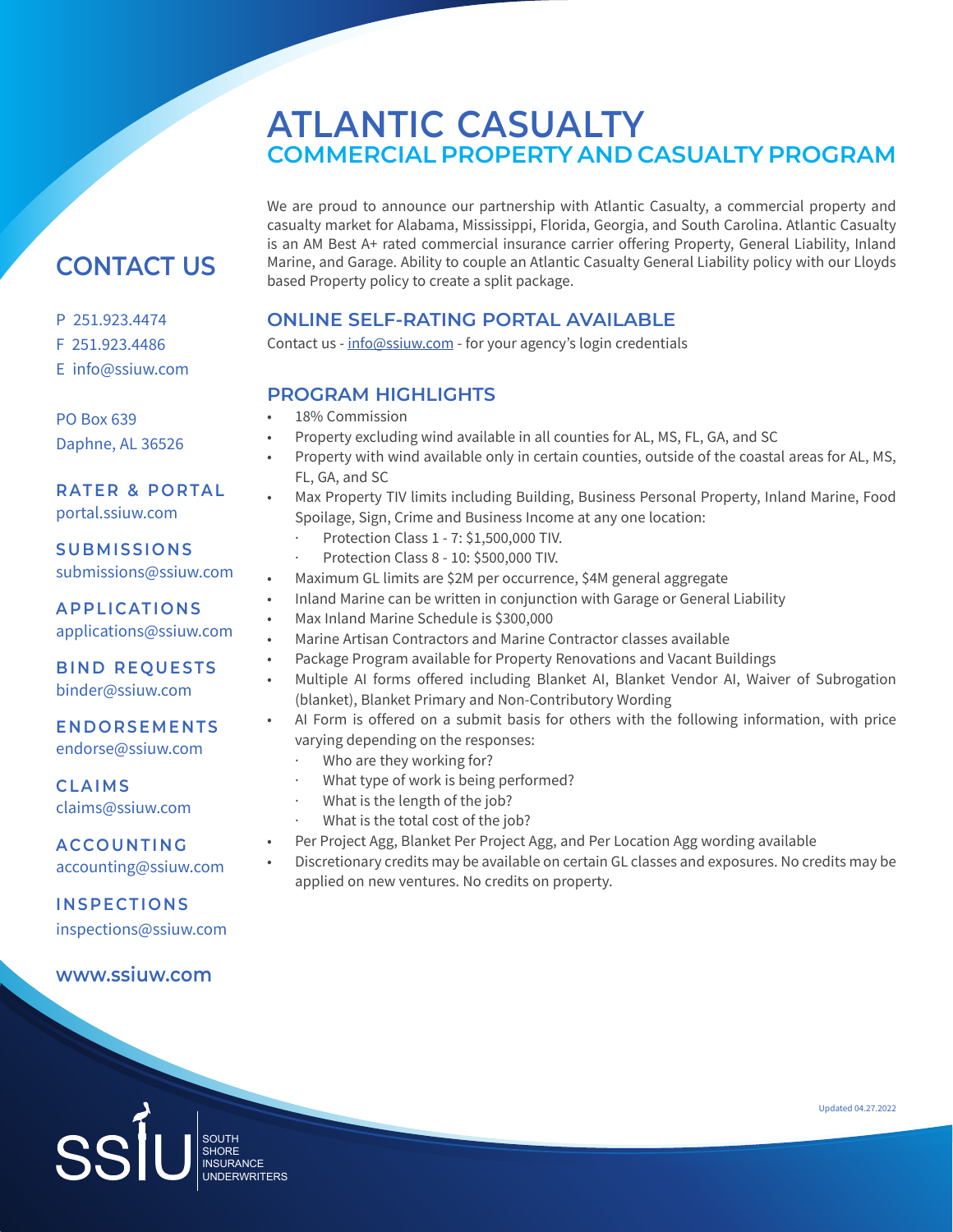## **ALABAMA TOP 15 CLASSES - CONTRACTING**

- 91300 Remodeling (incl. only those classes shown on required form AGL-REM)
- 99777 Tree Pruning, Repairing, Felling or Trimming
- 99793 Truckers (Excluding Automobile BI or PD Liability\*)
- 91583 Contractors (subcontracted work in connection with building construction, reconstruction, repair or erection - one or two family dwellings)
- 99507 Swimming Pools Installation, Servicing, or Repair Below Ground
- 91341 Carpentry Interior
- 96816 Janitorial Services\*
- 91585 Contractors (subcontracted work in connection with construction, reconstruction, repair or erection of buildings)
	- 91560 Concrete Construction
	- 98806 Septic Tank Systems Installation, Servicing or Repair
	- 98305 Painting Interior Buildings or Structures
	- 97223 Machinery or Equipment Installation, Servicing or Repair NOC
- 95625 Handyperson
- 97050 Lawn Care
- 94007 Excavation

## **TOP 15 CLASSES - NON-CONTRACTING**

- 63010 Dwellings One Family (Lessor's Risk Only)
- 61212 Buildings or Premises Bank or Office Mercantile or Mfg (Lessor's Risk Only) Other than Not-for-Profit\*
- 68606 Vacant Buildings not factories Other than Not-for-Profit\*
- 49451 Vacant Land Other than Not-for-Profit only
- 61217 Buildings or Premises Bank or Office Mercantile or Mfg (Lessor's Risk Only) Maintained by the Insured - Other than Not-for-Profit
- 68706 Warehouses Private Other than Not-for-Profit
- 62003 Condominiums Residential (Association Risk Only)
- 61226 Buildings or Premises Office Other than Not-for-Profit\*
- 46202 Mobile Home Parks or Courts
- 63011 Dwellings Two Family (Lessor's Risk Only)
- 68703 Warehouses Occupied by Single Interest (Lessor's Risk Only)\*
- 68707 Warehouses Private (Not-for-Profit)
- 47052 Real Estate Property Managed\*
- 16373 Grocery Stores
- **www.ssiuw.com** • 47367 - Sales or Service Organizations

# **CONTACT US**

- P 251.923.4474
- F 251.923.4486
- E info@ssiuw.com

PO Box 639 Daphne, AL 36526

**RATER & PORTAL** portal.ssiuw.com

**SUBMISSIONS** submissions@ssiuw.com

**APPLICATIONS** applications@ssiuw.com

**BIND REQUESTS** binder@ssiuw.com

## **ENDORSEMENTS**

endorse@ssiuw.com

**CLAIMS** claims@ssiuw.com

accounting@ssiuw.com

**INSPECTIONS**

inspections@ssiuw.com

Updated 04.27.2022

UNDERWRITERS

SOUTH<br>
SHORE<br>
INSURA<br>
UNDER SHORE INSURANCE

**ACCOUNTING**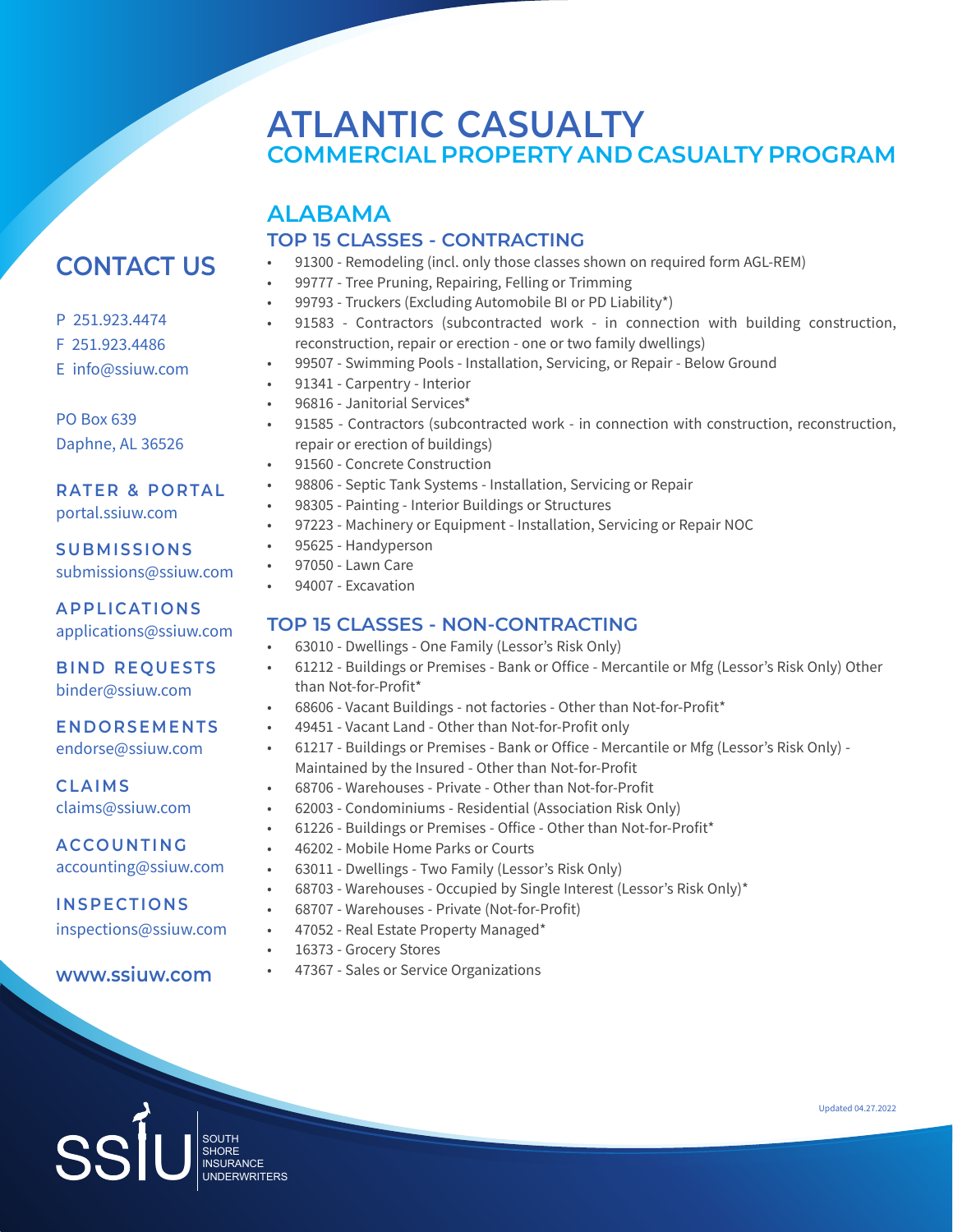## **FLORIDA TOP 15 CLASSES - CONTRACTING**

## • 91300 - Remodeling (incl. only those classes shown on required form AGL-REM)

- 91583 Contractors (subcontracted work in connection with building construction, reconstruction, repair or erection - one or two family dwellings)
- 91585 Contractors (subcontracted work in connection with construction, reconstruction, repair or erection of buildings)
- 95625 Handyperson
- 98679 Roofing Residential and Commercial
- 99793 Truckers (excluding Automobile BI or PD Liability)
- 99507 Swimming Pools Installation, Servicing, or Repair Below Ground
	- 91581 Contractors (subcontracted work in connection with construction, reconstruction, erection or repair - not buildings)
	- 99952 Waterproofing By Pressure Apparatus
- 91341 Carpentry Interior
- 98305 Painting Interior Buildings or Structures
- 91235 Boat Repair & Servicing
- 91560 Concrete Construction
- 91580 Contractors (Executive Supervisors or Executive Superintendents)
- 96317 Inspection & Appraisal Companies Inspection for Insurance / Valuation\*

## **TOP 15 CLASSES - NON-CONTRACTING**

- 63010 Dwellings One Family (Lessor's Risk Only)
- 61217 Buildings or Premises Bank or Office Mercantile or Mfg (Lessor's Risk Only) Maintained by the Insured - Other than Not-for-Profit
- 47367 Sales or Service Organizations
- 49451 Vacant Land Other than Not-for-Profit Only
- 47052 Real Estate Property Managed
- 48925 Swimming Pools NOC
- 18200 Spas or Personal Enhancement Facilities
- 41650 Churches or Other Houses of Worship
- 61226 Buildings or Premises Office Other than Not-for-Profit\*
- 60010 Apartment Buildings
- 41715 Day Care Centers Other than Not-for-Profit
- 18708 Tobacco Products Stores
- 68706 Warehouses Private Other than Not-for-Profit
- 10073 Automobile Repair or Service Shops
- 61212 Buildings or Premises Bank or Office Mercantile or Mfg (Lessor's Risk Only) Other than Not-for-Profit

# **CONTACT US**

- P 251.923.4474
- F 251.923.4486
- E info@ssiuw.com

PO Box 639 Daphne, AL 36526

**RATER & PORTAL**

portal.ssiuw.com

## **SUBMISSIONS** submissions@ssiuw.com

**APPLICATIONS** applications@ssiuw.com

## **BIND REQUESTS**

binder@ssiuw.com

## **ENDORSEMENTS**

endorse@ssiuw.com

**CLAIMS** claims@ssiuw.com

**ACCOUNTING** accounting@ssiuw.com

**INSPECTIONS**

inspections@ssiuw.com

**www.ssiuw.com**

SOUTH<br>
SHORE<br>
INSURA<br>
UNDER SHORE INSURANCE UNDERWRITERS

Updated 04.27.2022